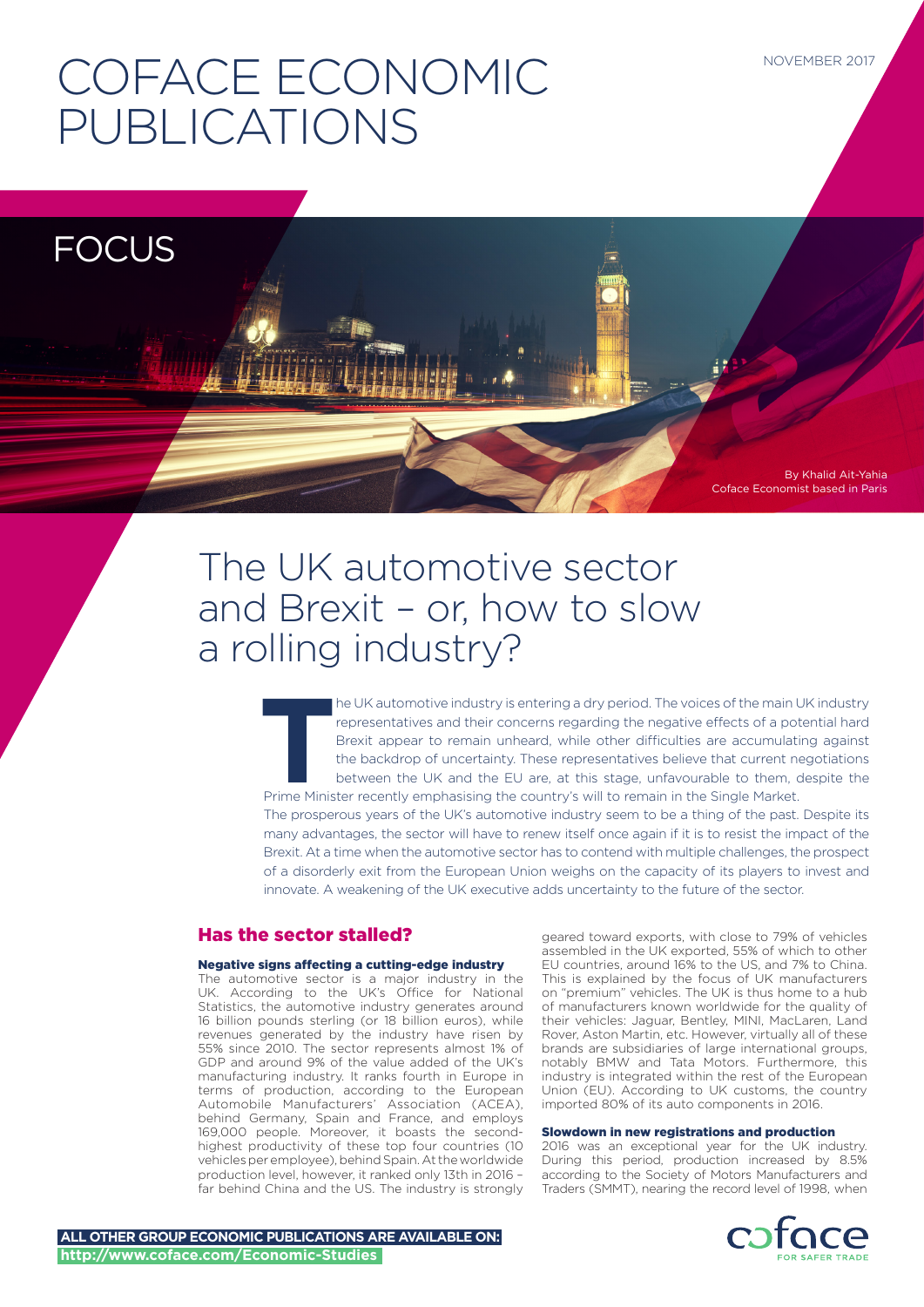THE LIK ALITOMOTIVE SECTOR AND BREXIT – OR, HOW TO SLOW A ROLLING INDUSTRY?

production reached 1,973 million vehicles *(Chart A)*. Exports also rose by 10% in 2016, primarily thanks to a dynamic European market. In addition, the vehicle range exported by the UK was in line with the trend of products sought by consumers, which greatly benefited sales. Nevertheless, over the first seven months of 2017, production fell by almost 2% compared to 2016, which can mainly be explained by a 6.5% drop in domestic demand due to lower household confidence. The arrival of new models on the market could breathe new life into the sector's economic performances, without eliminating the risk linked to the previously-mentioned drop in domestic demand. At present, 56% of the UK's automotive exports are geared toward the European Union: its biggest export market. However, this favourable situation does not offset the slowdown in domestic demand.

Hence, the question of trade relations with the UK within the European Single Market has become crucial for auto manufacturers based in the UK. The UK auto industry produces high-margin 'premium' luxury vehicles, as well as models that benefit from the popularity among consumers of sport utility vehicles (SUVs), such as the Nissan Qashqai and Juke, as well as of the 'neo-retro' models heralded by MINI.

As mentioned above, vehicle manufacturers based in the UK are all subsidiaries of large foreign groups (Tata Motors, BMW, PSA, etc.). As a result, the perception of these manufacturers with regard to the attractiveness of the UK could change in a potentially negative way, depending on the outcome of the negotiations on the country's exit or not from the European Single Market.

#### Investment is shrinking

Other signs indicate a deterioration in the state of the domestic auto sector. According to Michael Hawes, Chief Executive of SMMT, investments by components suppliers and car manufacturers dropped in 2016 to 1.6 billion pounds sterling (1.8 billion euros), i.e. down 36% compared to the average of the period 2011-2015 (2.5 billion pounds sterling). In the first half of 2017, this trend appears even more marked, as investments totalled just 322 million pounds sterling (363 million euros), putting the allocation of new models to UK plants in danger. For reasons of efficiency, each manufacturer puts its factories up for competition in a geographical area before allocating the assembly of a model. According to a study by the firm PA Consulting, cited by David Bailey from the Aston Business School,

**CHART A UK vehicle production over the first 7 months of each year**



*Source: SMMT, August 2017* 

**CHART B Number of decisions taken per year regarding the production of upgrades in the UK**

80% and 85%.



*Source: 2016 presentation by David Bailey from the Aston Business School, adapted from a report by PA Consulting in 2016.*

the prospects linked to the difficulties of negotiations between the UK and EU and their subsequent outcome ('bad deal' or 'no deal at all') could continue to curb investors' interest in the UK, notably within the auto sector. The decision to invest in a sector requires a clear vision of the future, with a controlled risk. In the UK automotive sector, the important investment decisions are made overseas (e.g. India, Japan, France, Germany), by countries who are not as concerned by current debates or the pressures exerted by the British political class with respect to the viability of domestic auto manufacturers over the next 20 years. Manufacturers must constantly plan for the implementation of upgrades and new models, as well as their production location. *Chart B* below illustrates that a significant number of plant location decisions (28 planned between 2017 and 2024) are under review for future production of upgrades or new models. The manufacturers most greatly concerned by this type of decision, at close to 50%, are Toyota, Honda, Nissan and Vauxhall/Opel. The vehicles produced by these

manufacturers are, for the most part, mid-range, with lower margins than premium vehicles. Moreover, premium vehicles are mainly destined for European Union countries, within which these manufacturers benefit from both good distribution networks and large export volumes. Finally, against this backdrop, there is a real risk that these manufacturers will consider closing some factories based in the UK. because they might run below the standard utilisation

rate, which is defined by the profession at between

# The European Single Market: vital for the UK auto sector

The value chain of the UK automotive sector: highly integrated across the segments of the supply chain The UK auto sector is indeed dependant on the European Single Market, both in terms of vehicle exports and imports. This dependence is also explained by the fact that the UK auto sector is integrated within the value chain, enabling it to access the best components. This allows it to generate savings, as the management of these components is done with a view to minimise production times and thus inventories. Called 'just-in-time' manufacturing, this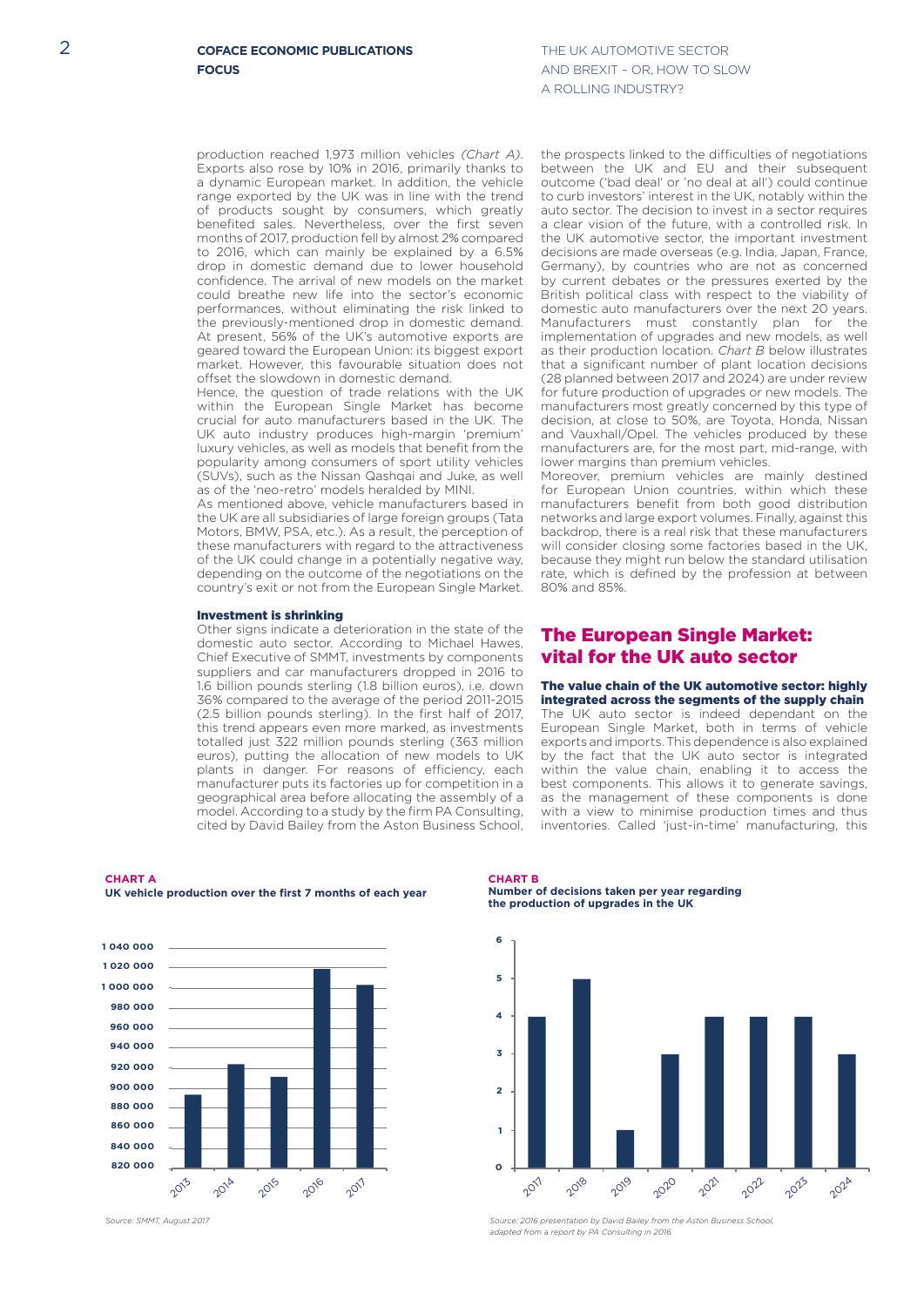production system was first set up by Toyota in the 1950s in order to streamline production. According to the 2017 report by the Automotive Council (made up of members of the government and the auto industry with the mission to define and implement a national automotive strategy), close to 56% of the parts of a vehicle assembled at a UK plant come from outside the country.

This is the case for only 40% of vehicles coming out of German plants. In a 'hard' Brexit scenario, with strict control of goods at UK-EU borders, auto component imports to the UK would be delayed and lead to other costs on top of those already integrated. The up to now well-oiled machine mentioned above would thus be subject to inevitably costly adjustments. Moreover, this would tarnish the "good productivity" image on which the UK automotive industry has been built over many years.

## Scenarios of changes in the value chain model of the UK auto industry in the post-Brexit era

In the automotive sector, exchanges among different factories favour the interconnection of production systems. It is thus normal for auto parts to travel between several locations before they are definitely installed into a final vehicle product

As previously indicated, the UK does not produce locally all of the parts necessary to assemble a vehicle. This leads British manufacturers to provision their spare parts from other factories located in EU countries, enabling sector players to obtain parts that comply with European quality standards, while also meeting cost requirements. This relatively old trend accelerated as manufacturers adopted modular platforms in order to benefit from substantial economies of scale *(Table 1).*

Assuming that Brexit negotiations resulted in a free trade agreement between the UK and the EU – which, at the time of writing, appears unlikely in the medium term, close to 50% of the parts used in a car assembled in the UK would continue to come from the European Union. In general, free trade agreements stipulate that a vehicle exported from country A to country B must have at least half of its parts coming from country B. In the case of the UK, there is not a sufficient number of components suppliers in the country to be able to equip its domestically-produced vehicles, and the small size of its automotive market is not enough to incite suppliers to open plants and benefit from economies of scale. Moreover, according to a communication by the European Association of Automotive Suppliers (CLEPA) of April 2017, a component can travel through fifteen countries before being definitively installed in a vehicle. As a result, by international convention, if the UK does not sign an agreement with the EU during the current negotiations, WTO tariffs could apply by default – this would raise the cost of vehicle components (according to our estimates, this could lead to an increase in tariffs of up to 10% for a vehicle and up to 3% for a component), and subsequently make the UK auto sector much less competitive.

## The UK auto sector could stall in the middle of the innovation highway

The prospect of a hard Brexit could affect another key aspect of the UK automotive sector: the financing of innovation. The European Union has financed several R&D programmes in the UK, as in the other Member States. The UK was the secondlargest recipient of European funds (close to 6 billion euros out of the 37 billion euros allocated to Member States) of the 7<sup>th</sup> Framework Programme for Research and Technological Development (2007- 2013). Although the programme was not destined solely for the automotive industry, it was nevertheless a key benefactor thanks to certain provisions. This was the case, for example, of provisions relating to as aerospace, banking, and finance.

#### **TABLE 1 Car assembly in Europe: examples of integration in the value chain**

| <b>COMPONENT</b> | <b>BRAND</b>   | <b>COUNTRY/REGION OF ORIGIN</b>         | <b>TRAVELS THROUGH</b>                                                                                                                                                             |
|------------------|----------------|-----------------------------------------|------------------------------------------------------------------------------------------------------------------------------------------------------------------------------------|
| Crankshaft       | Mini           | France, where<br>the steel cast is made | The UK, where the part is<br>crafted into shape.<br>It is then sent to Germany<br>to be inserted into the engine.<br>and then back to the UK.<br>where it is installed in the car. |
| <b>Bumper</b>    | <b>Bentley</b> | Eastern Europe                          | The UK for further work.<br>then on to Germany for<br>finishing, then back to the UK<br>where it is added to the vehicle.                                                          |

Source: A Mini part's incredible journey shows how Brexit will hit the UK car industry, The Guardian, March, 3<sup>rd</sup>, 2017

the lightening of vehicle structure and weight, or electricity storage capacity and energy conservation of electric vehicles.

The European Union's Horizon 2020 plan (2014- 2020), to which the UK contributed to financing, then compounded the financing of innovation in the auto industry. This plan also benefited the UK auto industry, which received 250 million pounds sterling (or 282 million euros) for the years 2016-2017, according to the SMMT, through a loan granted by the European Investment Bank (EIB) – a body of the European Union that notably finances companies working on developing environmentally-friendly vehicles.

The recent history of the financing of innovation in the UK auto sector by European funds provides insight into the UK's lead within Europe, notably with respect to the development of hybrid and electric vehicles.

A certain number of cars produced in the UK offer the latest technological innovations. This is the case of the Nissan LEAF, an electric car with high autonomy, assembled in the UK. There is also the 450 million pound sterling loan (507 million euros) that Ford benefited from, also via the EIB, to open a research centre in the north of England in Dunton in 2010.

In the upcoming 'post-Brexit' period, the financing of innovation will be a crucial issue for the UK automotive sector, as for all carmakers worldwide. One of the major challenges for players in the world auto sector is to position themselves correctly in terms of innovation, allowing them to produce the fully autonomous and electric vehicles of the future. Another major stake for historical auto manufacturers will be to contend with the arrival of new players, such as Google.

As a result, having the financing of innovation for the UK auto sector called into question due to Brexit could weaken the country in the context of emerging world competition.

#### Another potential consequence of Brexit on the UK automotive sector: putting a brake on the arrival of qualified manpower

The UK auto sector suffers structurally from a lack of qualified manpower that is necessary to its development. This is explained by various factors, including the lack of STEM graduates in the UK. The non-government organisation EngineeringUK estimates that there is a shortfall of 20,000 graduates each year, and believes that this situation could last up to 2025. This will lead to fiercer competition among the different sectors hiring this type of profile – not only in the automotive sector, but also in sectors such as aerospace, banking, and finance.